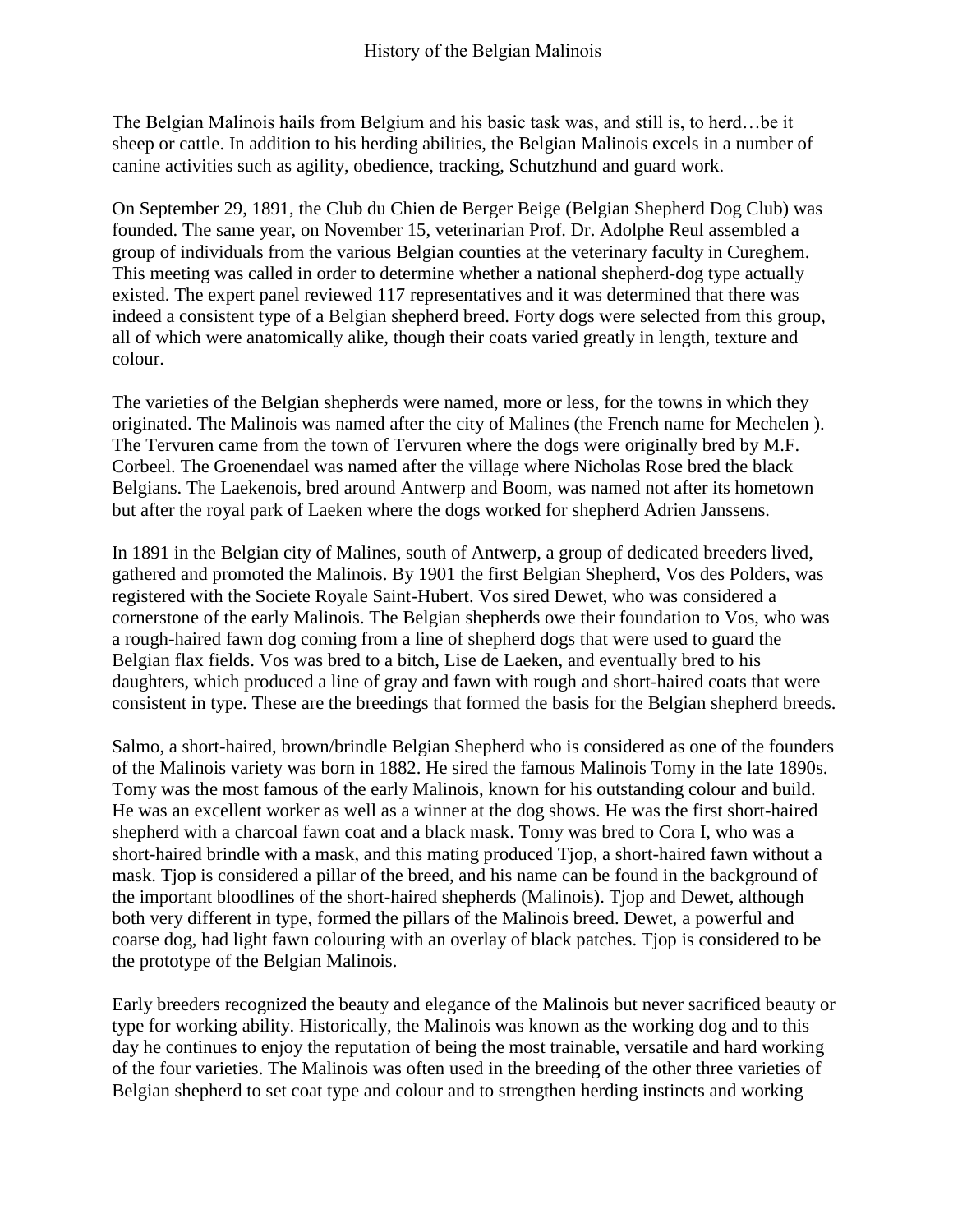abilities. Over the years there had been much crossbreeding between the four types of Belgians. Although often frowned upon, it was not until 1973 that the Belgian Kennel Club no longer allowed crossbreeding between the different varieties.

On May 8, 1892 the first Belgian specialty show was held in Cureghem, Belgium. Of the 92 dogs that were exhibited that day, about one-third of them were short-haired (Malinois), though the majority was long-haired. In the same year, the first standard for the breed was written, describing the three coat varieties: long, short and rough. This standard was reworked many times over the years to reach the definitive classification and description of the four varieties of the Belgian shepherd, divided by coat texture, coat colour and length of coat.

In 1898 a second club was formed by Dr. G. Geudens and L. Huyghebaert in Malines. This new club was in fact a branch of the club of Brussels. Heated disputes and conflicts hindered the breed in these early years, and experts could not agree on the correct or desired coat length and colours. There was also conflict regarding the utilitarian ability of a dog versus its conformational (or esthetic) value. In time Dr. Reul's club disappeared, nd the Berger Beige Club remained I was recognized by the Societe Royale Saint-Hubert. Another club, the Royal Groenendael Club, was also recognized, and the two clubs functioned until March of 1990 when the Berger Beige Club and the Malines club were finally united.

In the late 1890s, because the Club du Chien Berger Belge held only herding trials, Louis Huyghebaert began holding dressage trials to test the Belgian dogs' abilities with jumping over high fences and long obstacles and swimming. These trials were also combined with protection work and were called Belgian ring sport and Campagnes. The first trial, held in June of 1903, was won by Cora I, the dam of Tjop. Ring trials became a fixture in Belgian shepherd society, and national trials have been held on a yearly basis ever since.

Historically speaking, the Laekenois, the rough-coated breed, is closely related to the Malinois. Both were originally bred and predominantly found near Antwerp and Boom. Vos I, a main ancestor of the Malinois, is also responsible for the Laekenois. Vos was mated to Lieske, a shorthaired brindle bitch, and this breeding produced Diane, the dam of Tomy. The same combination, however, also produced Tom de Vilvorde, one of the most famous rough-haired fawn dogs. Diane was bred by Adrien Janssens, whose sheep grazed in the royal park of Laeken. Janssens's best dogs were rough-haired fawns, and these became the basis of the Laekenois breed.

The decade prior to World War I breeders worked together to solidify breed type and promoting the breed throughout Europe. Derived from Cora I, the mother of Tjop, and Dewet, the dogs at the De l' Enclos kennel were superb working dogs and show dogs. Belgians were actively and successfully competing in the increasingly popular police dog trials as well as tracking trials. Although breed members were used in the war as messenger dogs, ambulance dogs and artillery cart dogs, World War I was devastating to the Malinois in its homeland. Following the war, Breeders were compelled to ignore colouration of the Malinois in an effort to broaden the breeding base and re-establish the quality lost.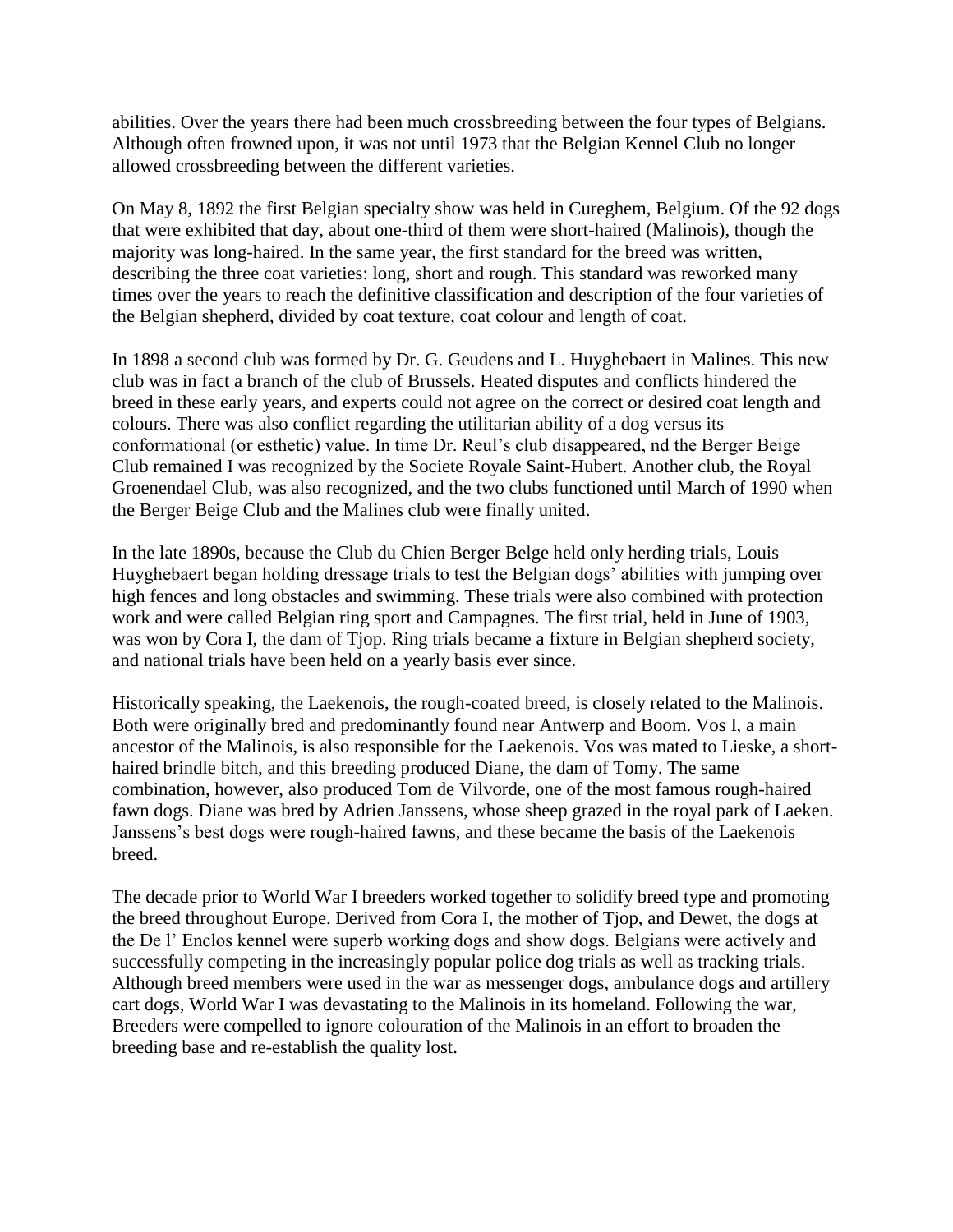In time the breed reemerged and began to thrive during the period after the war. Arthur Hanappes's 'de Jolimont' kennels led the way for many new Malinois breeders, breeding many great working dogs that were exceptionally beautiful. The 'de l'Ecaillon' kennels of Felix Verbanck, continuing the work of Prof. Reul, deserve special mention, as Mr. Verbanck earned a place in the history of the breed. He not only established a leading kennel of Malinois but also served as secretary of the parent club. He mentored many Malinois enthusiasts over his life in the breed. His kennel, established in 1930, was based on 'de Jolimont' stock. Other very important kennels were "de Hallattes" and "du Forgero" with the Champions Abello and Benny and "de Grand Rabot" with the Champions César and Ecapi.

History tragically repeating itself, World War II was no less devastating to the Malinois. Once again the breed was put into service as messenger dogs and Red Cross search dogs, and many brave Belgian dogs lost their lives to the German army in the line of duty. Because the dogs were so skilled at their jobs, the German army was ordered to shoot the dogs on sight, which led to a near extinction of the breed. Thankfully a few breeders in Europe were able to hide their dogs and the breed did survive. The most important kennels during this time were "van de Reep" and "van de Welkom". Flap known as "Blackie van de Welkom" came from the latter kennel and he is the foundation for the French bloodlines. After World War II the kennels "Fraternité" with the Champions Tibi, Rex and Rachid, "van de Molenbeek" with the Champions Snap, Varak, Vabil, Sito, Gary, and Eros and "van de Oewa" with the Champions Carack, Cabil and Hab rose to prominence.

## **Important Belgian working kennels of the modern era:**

des Deux Pottois, du Boscaille, Moulin Tombroeck, van de Duvetorre, van Boekhoutakker, van Rostenfoksen, van Joefarm, van de Haantjeshoek, Kukay and others.

After the war M. Poix from the kennel "du Bois d'Emblise" had very good contacts in the Belgian Kennel Club and he was able to obtain the famous Flap for breeding. Flap known as 'Blackie van de Welkom' (L.O.B. 72382) was a very fast, spirited dog who took part in five 'Grand Prix of Belgium' trials from 1958 to 1962 and his best performance was second place with 313.8 points in 1959.

In 1965 and onwards a Belgian breeder Mr Léon Destailleur improved the Malinois in the dog sport environment. He lived on the Belgian-French border and bred under the kennel name "du Mouscronnais". Genetic selection and an improved education led to dogs like Quacha du Mouscronnais being bred. Quacha won the French Championship in 1972 and took part in a total of 6 French Ring championships.

In the seventies that the kennel "de Ventadour" produced three working Champions with excellent confirmation, they were Tzar, Utha and Teddy. Also during this decade the kennel "de Turenfels" was very successful by producing champions Vico and Urgo, it also brought the bloodline of Rusky into French breeding.

Flap has had a very strong influence in France through his children Léopar, Léobaro and Nerk, Norban, Nesi and Nesina van de Grensstraat. Léopar's daughter Orane de Ventadour was mated with the Nerk son Quacha du Mouscronnais and females from the resulting litter were the